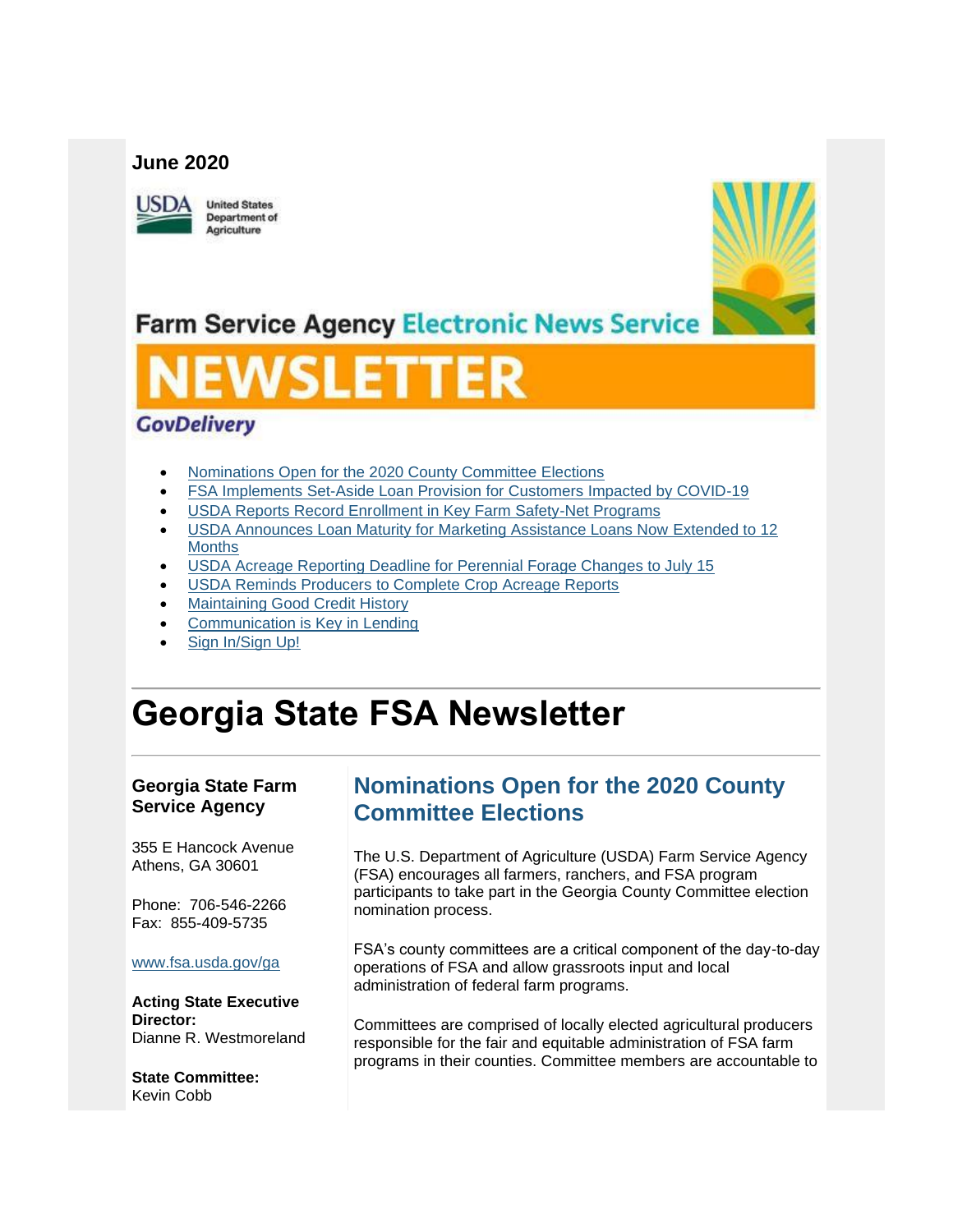L.G. (Bo) Herndon, Jr. Allen Poole Meredith McNair Rogers Donnie Smith

**Administrative Officer:** Dianne R. Westmoreland

**Farm Loan Chief** Robert Tyson

**Farm Programs Chief:** Brett Martin

**Public Affairs/Outreach** Neal Leonard

To find contact information for your local office go to [www.fsa.usda.gov/ga](http://www.fsa.usda.gov/ga)

the Secretary of Agriculture. If elected, members become part of a local decision making and farm program delivery process.

A county committee is composed of 3 to 11 elected members from local administrative areas (LAA). Each member serves a three-year term. One-third of the seats on these committees are open for election each year.

County committees may have an appointed advisor to further represent the local interests of underserved farmers and ranchers. Underserved producers are beginning, women and other minority farmers and ranchers and landowners and/or operators who have limited resources.

All nomination forms for the 2020 election must be postmarked or received in the local USDA Service Center by Aug. 1, 2020 (or next business day). For more information on FSA county committee elections and appointments, refer to the FSA fact sheet: *Eligibility to Vote and Hold Office as a COC Member* available online at: **[fsa.usda.gov/elections.](https://gcc02.safelinks.protection.outlook.com/?url=http%3A%2F%2Fwww.fsa.usda.gov%2Felections%3Futm_medium%3Demail%26utm_source%3Dgovdelivery&data=02%7C01%7C%7C8b18e86faea4405f33fd08d80ed911ae%7Ced5b36e701ee4ebc867ee03cfa0d4697%7C0%7C0%7C637275672916627089&sdata=rFclYiW6A2xJ4zUpuS0mO8Ty2UAf9yg0T%2B5JZwvf2Uo%3D&reserved=0)** 

# **Farmers and Ranchers in Georgia Can Now Apply for Financial Assistance through USDA's Coronavirus Food Assistance Program (CFAP)**

*Online Tools and Toll-Free Number Available to Assist Producers*

Agricultural producers can now apply for USDA's Coronavirus Food Assistance Program (CFAP), which provides direct payments to offset impacts from the coronavirus pandemic. The application and a payment calculator are now available online, and USDA's Farm Service Agency (FSA) staff members are available via phone, fax and online tools to help producers complete applications. The agency set up a call center in order to simplify how they serve new customers across the nation.

Applications will be accepted through August 28, 2020. Through CFAP, USDA is making available \$16 billion for vital financial assistance to producers of agricultural commodities who have suffered a five-percent-or-greater price decline due to COVID-19 and face additional significant marketing costs as a result of lower demand, surplus production, and disruptions to shipping patterns and the orderly marketing of commodities.

We also want to remind producers that the program is structured to ensure the availability of funding for all eligible producers who apply.

In order to do this, producers will receive 80 percent of their maximum total payment upon approval of the application. The remaining portion of the payment, not to exceed the payment limit, will be paid at a later date nationwide, as funds remain available.

Producers can download the CFAP application and other eligibility forms from [farmers.gov/cfap.](http://www.farmers.gov/cfap?utm_medium=email&utm_source=govdelivery) Also, on that webpage, producers can find a payment calculator to help identify sales and inventory records needed to apply and calculate potential payments.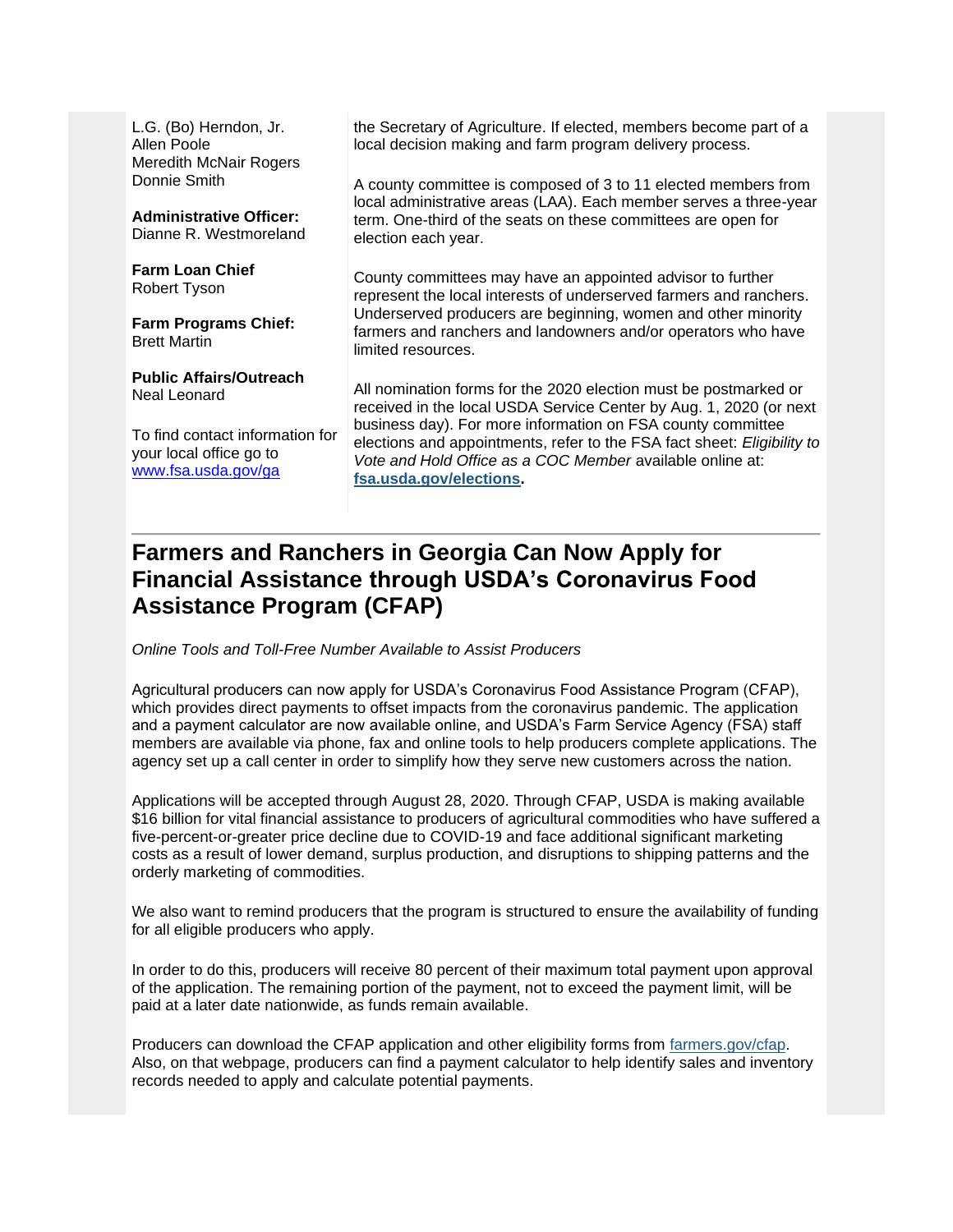Additionally, producers in search of one-on-one support with the CFAP application process can call 877-508-8364 to speak directly with a USDA employee ready to offer assistance. This is a good first step before a producer engages the team at the FSA county office at their local USDA Service Center.

#### <span id="page-2-0"></span>**FSA Implements Set-Aside Loan Provision for Customers Impacted by COVID-19**

*Set-Aside Delays Loan Payments for Borrowers*

USDA's Farm Service Agency (FSA) will broaden the use of the Disaster Set-Aside (DSA) loan provision, normally used in the wake of natural disasters, to allow farmers with USDA farm loans who are affected by COVID-19, and are determined eligible, to have their next payment set aside. In some cases, FSA may also set aside a second payment for farmers who have already had one payment set aside because of a prior designated disaster.

FSA direct loan borrowers will receive a letter with the details of the expanded Disaster Set-Aside authorities, which includes the possible set-aside of annual operating loans, as well as explanations of the additional loan servicing options that are available. To discuss or request a loan payment Set-Aside, borrowers should call or email the farm loan staff at their local FSA county office.

The set-aside payment's due date is moved to the final maturity date of the loan or extended up to twelve months in the case of an annual operating loan. Any principal set-aside will continue to accrue interest until it is repaid. This aims to improve the borrower's cashflow in the current production cycle.

FSA previously announced it was relaxing the loan-making process and adding flexibilities for servicing direct and guaranteed loans to provide credit to producers in need. Direct loan applicants and borrowers are encouraged to contact their local FSA county office to discuss loan making and servicing flexibilities and other needs or concerns. Customers participating in FSA's guaranteed loan programs are encouraged to contact their lender. Information on these flexibilities, and office contact information, can be found on [farmers.gov/coronavirus.](http://www.farmers.gov/coronavirus?utm_medium=email&utm_source=govdelivery)

FSA will be accepting most forms and applications by facsimile or electronic signature. Some services are also available online to customers with an eAuth account, which provides access to the [farmers.gov](http://www.farmers.gov/?utm_medium=email&utm_source=govdelivery) portal where producers can view USDA farm loan information and certain program applications and payments. Customers can track payments, report completed practices, request conservation assistance and electronically sign documents. Customers who do not already have an eAuth account can enroll at [farmers.gov/sign-in.](https://www.farmers.gov/sign-in?utm_medium=email&utm_source=govdelivery)

<span id="page-2-1"></span>USDA Service Centers are open for business by phone appointment only, and field work will continue with appropriate social distancing. While program delivery staff will continue to come into the office, they will be working with producers by phone and using online tools whenever possible. All Service Center visitors wishing to conduct business with the FSA, Natural Resources Conservation Service or any other Service Center agency are required to call their Service Center to schedule a phone appointment. More information can be found at [farmers.gov/coronavirus.](http://www.farmers.gov/coronavirus?utm_medium=email&utm_source=govdelivery)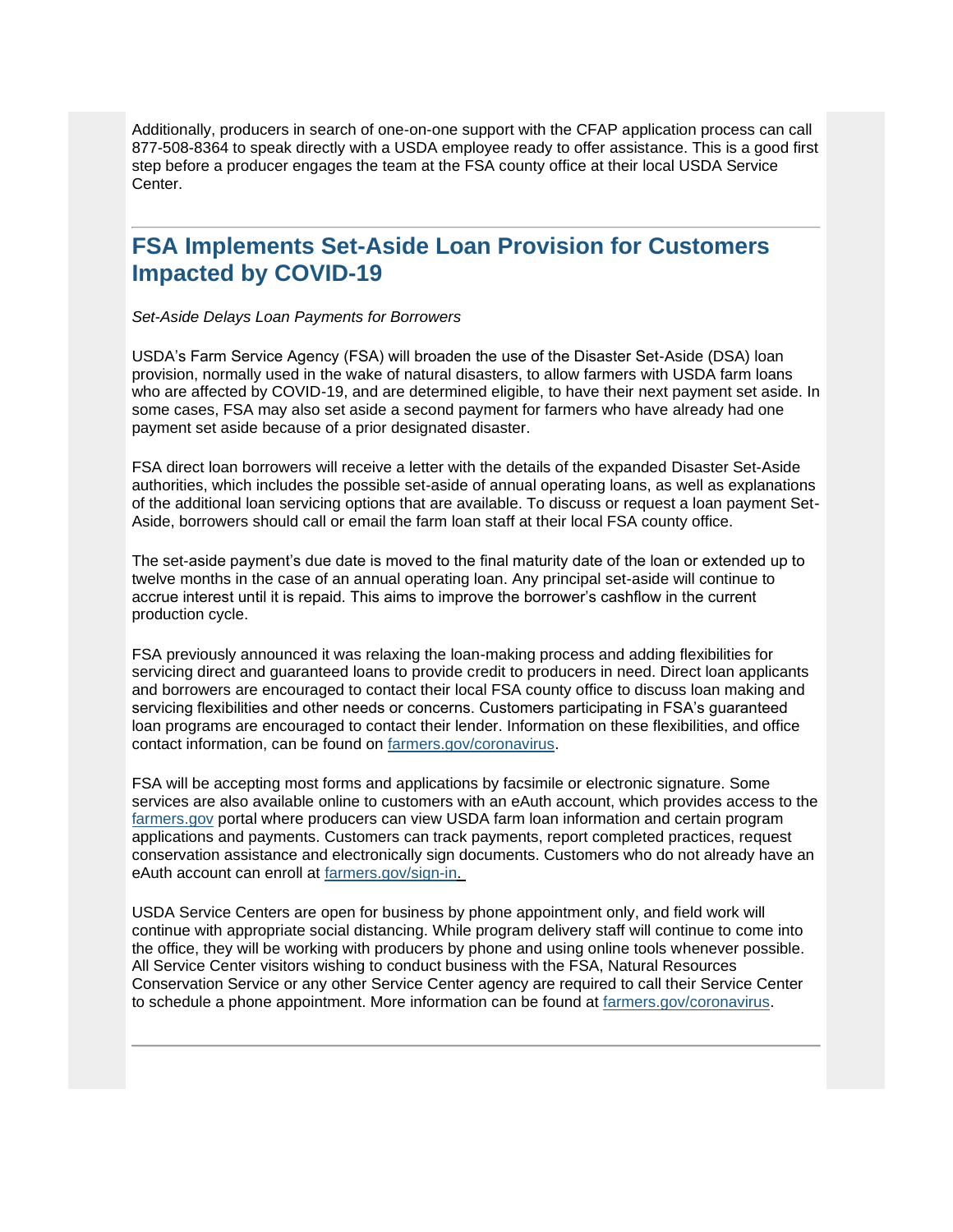# **USDA Reports Record Enrollment in Key Farm Safety-Net Programs**

Producers signed a record 1.77 million contracts for the U.S. Department of Agriculture's Agriculture Risk Coverage (ARC) and Price Loss Coverage (PLC) programs for the 2019 crop year, which is more than 107 percent of the total contracts signed compared with a 5-year average. USDA also reminds producers that June 30 is the deadline to enroll in ARC and PLC for the 2020 crop year.

Producers interested in enrolling for 2020 should contact their FSA county office. Producers must enroll by June 30 and make their one-time update to PLC payment yields by September 30.

FSA attributes the significant participation in the 2019 crop year ARC and PLC programs to increased producer interest in the programs under the 2018 Farm Bill and to an increase in eligible farms because of the selling and buying of farms and new opportunities for beginning farmers and military veterans with farms having 10 or fewer base acres. Enrollment for 2019 ended March 16.

USDA Service Centers, including FSA county offices, are open for business by phone only, and field work will continue with appropriate social distancing. While program delivery staff will continue to come into the office, they will be working with producers by phone and using online tools whenever possible. All Service Center visitors wishing to conduct business with the FSA, Natural Resources Conservation Service or any other Service Center agency are required to call their Service Center to schedule a phone appointment. More information can be found at [farmers.gov/coronavirus.](http://www.farmers.gov/coronavirus?utm_medium=email&utm_source=govdelivery)

For more information on ARC and PLC, download the [program fact sheet](https://gcc02.safelinks.protection.outlook.com/?data=02%7C01%7C%7Cb95186d671f540dcae6108d7e5fdcef6%7Ced5b36e701ee4ebc867ee03cfa0d4697%7C0%7C0%7C637230750571522006&reserved=0&sdata=98wwKAXN0mStBNh26aTqEX6QzifV4WBN5e6U9Tz3tFk%3D&url=https%3A%2F%2Fwww.fsa.usda.gov%2FAssets%2FUSDA-FSA-Public%2Fusdafiles%2FFactSheets%2F2019%2Farc-plc_overview_fact_sheet-aug_2019.pdf%3Futm_medium%3Demail%26utm_source%3Dgovdelivery&utm_medium=email&utm_source=govdelivery) or the [2014-2018 farm](https://gcc02.safelinks.protection.outlook.com/?data=02%7C01%7C%7Cb95186d671f540dcae6108d7e5fdcef6%7Ced5b36e701ee4ebc867ee03cfa0d4697%7C0%7C0%7C637230750571531958&reserved=0&sdata=kUa3eNhRushi68VdV0elqGnvucHSEwHPQvxBFQSHsto%3D&url=https%3A%2F%2Fwww.fsa.usda.gov%2FAssets%2FUSDA-FSA-Public%2Fusdafiles%2FFactSheets%2F2019%2Farc-plc_farm_bill_comparisons-fact_sheet-aug-2019.pdf%3Futm_medium%3Demail%26utm_source%3Dgovdelivery&utm_medium=email&utm_source=govdelivery)  [bills comparison fact sheet.](https://gcc02.safelinks.protection.outlook.com/?data=02%7C01%7C%7Cb95186d671f540dcae6108d7e5fdcef6%7Ced5b36e701ee4ebc867ee03cfa0d4697%7C0%7C0%7C637230750571531958&reserved=0&sdata=kUa3eNhRushi68VdV0elqGnvucHSEwHPQvxBFQSHsto%3D&url=https%3A%2F%2Fwww.fsa.usda.gov%2FAssets%2FUSDA-FSA-Public%2Fusdafiles%2FFactSheets%2F2019%2Farc-plc_farm_bill_comparisons-fact_sheet-aug-2019.pdf%3Futm_medium%3Demail%26utm_source%3Dgovdelivery&utm_medium=email&utm_source=govdelivery) Online ARC and PLC election decision tools are available at [www.fsa.usda.gov/arc-plc.](https://gcc02.safelinks.protection.outlook.com/?data=02%7C01%7C%7Cb95186d671f540dcae6108d7e5fdcef6%7Ced5b36e701ee4ebc867ee03cfa0d4697%7C0%7C0%7C637230750571531958&reserved=0&sdata=AD%2BEua970dOvX0wWvs4eTWH2hBls8JSgB2RsU0DPRHk%3D&url=http%3A%2F%2Fwww.fsa.usda.gov%2Farc-plc%3Futm_medium%3Demail%26utm_source%3Dgovdelivery&utm_medium=email&utm_source=govdelivery) To locate the nearest USDA Service Center, visit [farmers.gov/service](http://www.farmers.gov/service-center-locator?utm_medium=email&utm_source=govdelivery)[center-locator.](http://www.farmers.gov/service-center-locator?utm_medium=email&utm_source=govdelivery)

### <span id="page-3-0"></span>**USDA Announces Loan Maturity for Marketing Assistance Loans Now Extended to 12 Months**

Agricultural producers now have more time to repay Marketing Assistance Loans (MAL) as part of the U.S. Department of Agriculture's implementation of the Coronavirus Aid, Relief, and Economic Security (CARES) Act of 2020. The loans now mature at 12 months rather than 9, and this flexibility is available for most commodities.

Effective immediately, producers of eligible commodities now have up to 12 months to repay their commodity loans. The maturity extension applies to nonrecourse loans for crop years 2018, 2019 and 2020. Eligible open loans must be in good standing with a maturity date of March 31, 2020, or later or new crop year (2019 or 2020) loans requested by September 30, 2020. All new loans requested by September 30, 2020, will have a maturity date 12 months following the date of approval.

The maturity extension for current, active loans will be automatically extended an additional three months. Loans that matured March 31 have already been automatically extended by USDA's Farm Service Agency (FSA). Producers who prefer a nine-month loan will need to contact their local FSA county office. Loans requested after September 30, 2020, will have a term of nine months.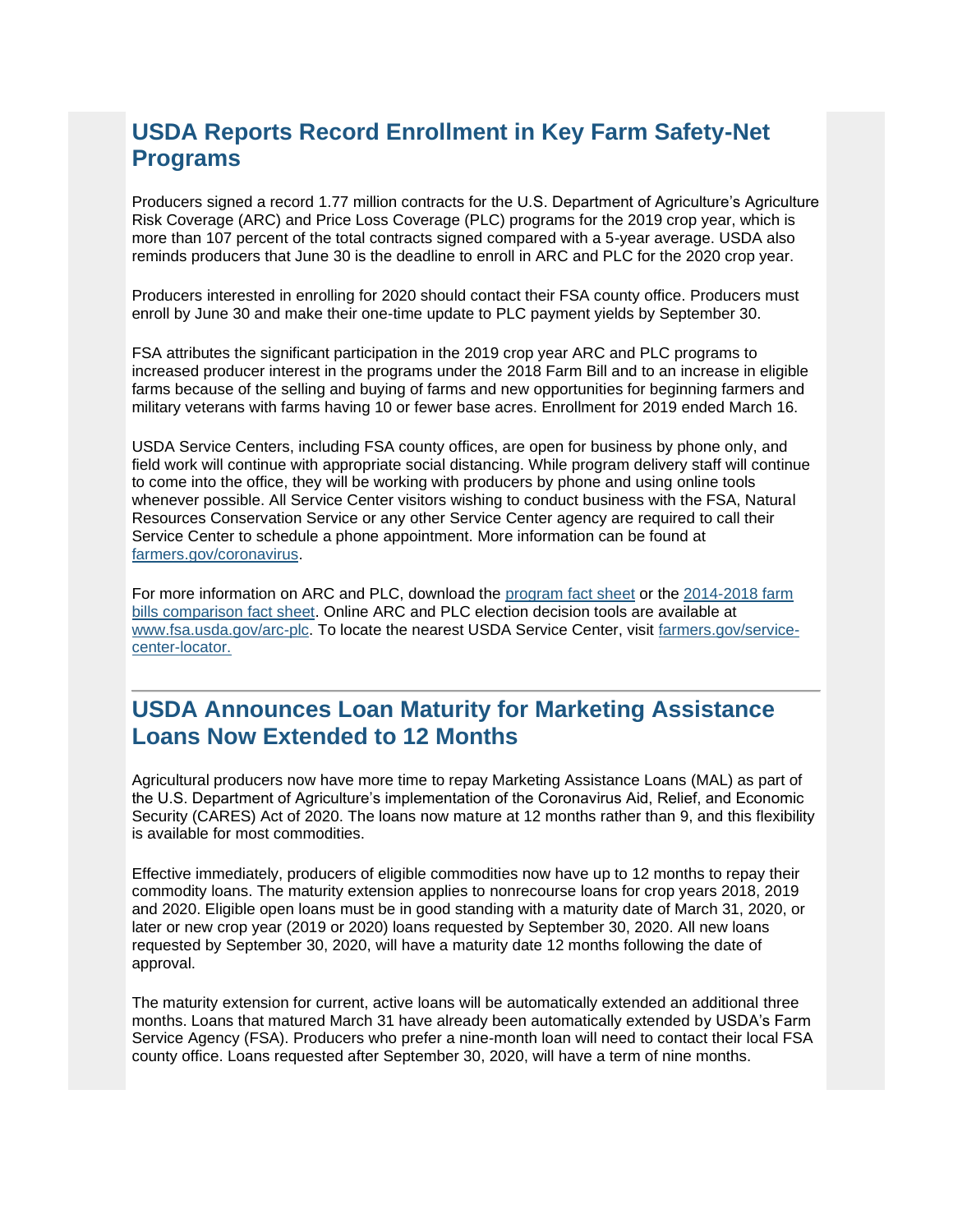Eligible commodities include barley, chickpeas (small and large), corn, cotton (upland and extralong staple), dry peas, grain sorghum, honey, lentils, mohair, oats, peanuts, rice (long and medium grain), soybeans, unshorn pelts, wheat, wool (graded and nongraded); and other oilseeds, including canola, crambe, flaxseed, mustard seed, rapeseed, safflower, sunflower seed, and sesame seed. Seed cotton and sugar are not eligible.

#### **About MALs**

Placing commodities under loan provides producers interim financing to meet cash flow needs without having to sell their commodities when market prices are low and allows producers to store production for more orderly marketing of commodities throughout the year.

These loans are considered nonrecourse because the commodity is pledged as loan collateral, and producers have the option of delivering the pledged collateral to the Commodity Credit Corporation (CCC) for repayment of the outstanding loan at maturity.

#### **MAL Repayment**

Under the new maturity provisions, producers can still repay the loan as they would have before the extension:

- repay the MAL on or before the maturity date;
- upon maturity by delivering or forfeiting the commodity to CCC as loan repayment; or
- after maturity and before CCC acquires the farm-stored commodity by repaying the outstanding MAL principle and interest.

#### **Marketing Loan Gains**

A Marketing Loan Gain occurs when an MAL is repaid at less than the loan principal. If market gain is applicable during the now-extended loan period, producers can receive a gain on the repayment made before the loan matures.

For more information on MALs, contact the nearest FSA county office. USDA Service Centers, including FSA county offices, are open for business by phone appointment only, and field work will continue with appropriate social distancing. While program delivery staff will continue to come into the office, they will be working with producers by phone and using online tools whenever possible. All Service Center visitors wishing to conduct business with the FSA, Natural Resources Conservation Service, or any other Service Center agency are required to call their Service Center to schedule a phone appointment. More information can be found at [farmers.gov/coronavirus.](http://www.farmers.gov/coronavirus?utm_medium=email&utm_source=govdelivery)

# <span id="page-4-0"></span>**USDA Acreage Reporting Deadline for Perennial Forage Changes to July 15**

USDA Farm Service Agency (FSA) has established a new acreage reporting deadline for perennial forage for 2019 and subsequent years. Previously set in the fall, the new deadline is July 15 for all states, except for Hawaii and Puerto Rico.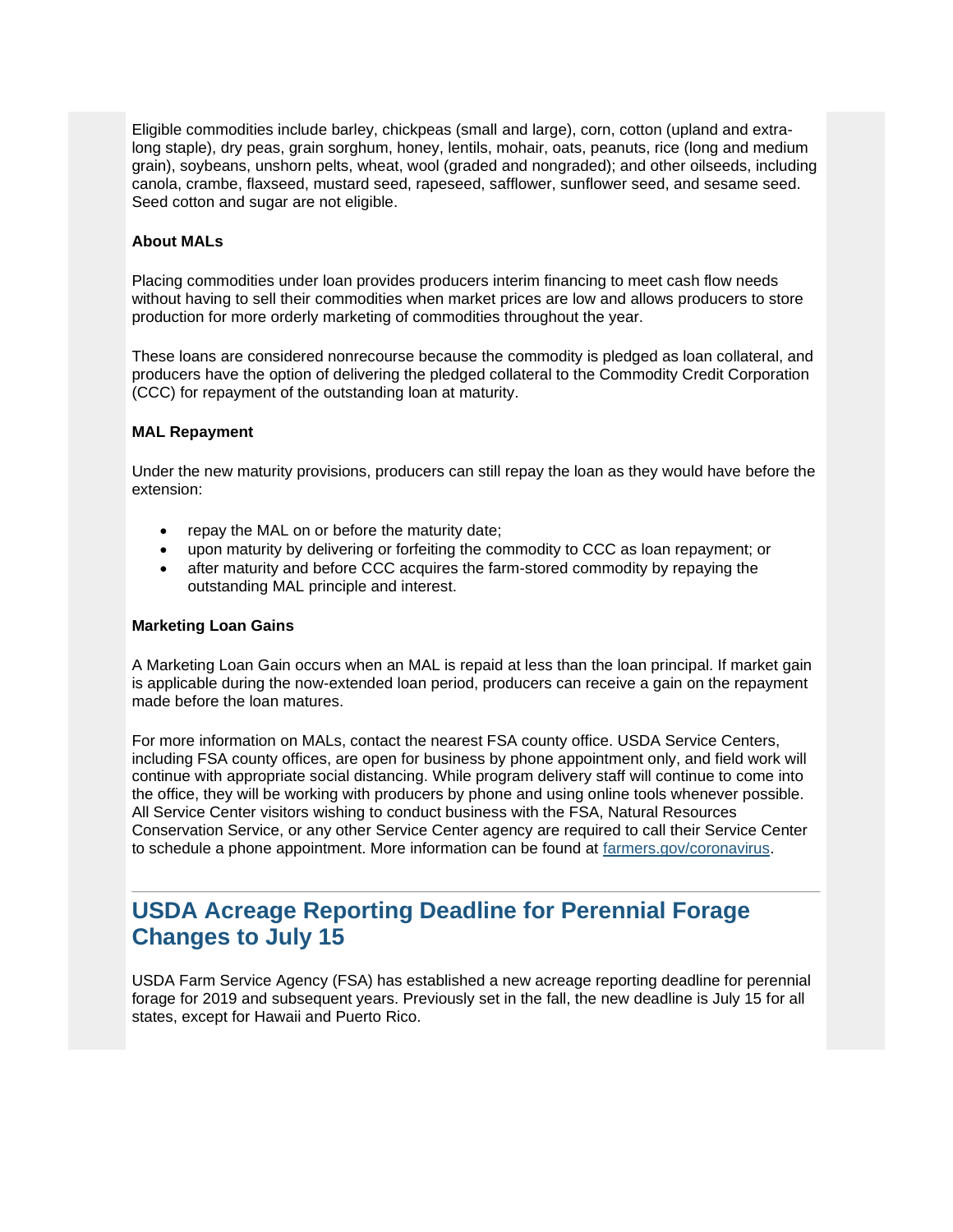Timely and accurate acreage reports for all crops and land uses, including prevented planting or failed acreage, are the foundation for many FSA program benefits, including disaster programs for livestock owners. Producers must report their acreage to maintain program eligibility.

Producers who have coverage for perennial forage under the Noninsured Crop Disaster Assistance Program (NAP) must report their crop acreage by the earlier of any of the following:

- the established acreage reporting date (July 15)
- 15 calendar days before the onset of harvest or grazing of the specific crop acreage being reported
- the established normal harvest date for the end of the coverage period.

### <span id="page-5-0"></span>**USDA Reminds Producers to Complete Crop Acreage Reports**

The Georgia County Office for USDA's Farm Service Agency (FSA) are currently open to phone and virtual appointments only but can still work with producers on timely filing crop acreage reports. FSA staff can provide assistance over the phone, by email and through virtual meetings via Microsoft Teams.

The following acreage reporting dates are applicable in Georgia:

| July 15, 2020      | All other Crops, Perennial Forage |
|--------------------|-----------------------------------|
| August 15, 2020    | Tomatoes (Planted $7/15 - 8/15$ ) |
| September 15, 2020 | Sweet Corn (Planted 7/15 - 8/25)  |
| October 15, 2020   | Cabbage (Planted $7/16 - 9/30$ )  |
| December 15, 2020  | Onions (Planted 9/20 - 10/20)     |

"In order to comply with FSA program eligibility requirements, all producers must file an accurate crop acreage report by the applicable deadline," said Westmoreland, Acting State Executive Director. Our FSA staff is still able to assist producers in completing acreage reports, including providing maps."

FSA county offices in Georgia are providing maps to producers through mail or email with instructions for completing the maps. After planting is complete, producers should return completed maps and the acreage reporting sheet by mail, email or fax by the applicable crop acreage reporting deadline.

After completed maps and all acreage reporting information is received, FSA will make software updates and mail or email producers the completed *Report of Acreage* form (FSA-578) to sign. Producers must return the signed form certifying their acreage report to the FSA office through mail, email or fax by the applicable crop acreage reporting deadline.

The following exceptions apply to acreage reporting dates:

- If the crop has not been planted by the acreage reporting date, then the acreage must be reported no later than 15 calendar days after planting is completed.
- If a producer acquires additional acreage after the acreage reporting date, then the acreage must be reported no later than 30 calendars days after purchase or acquiring the lease.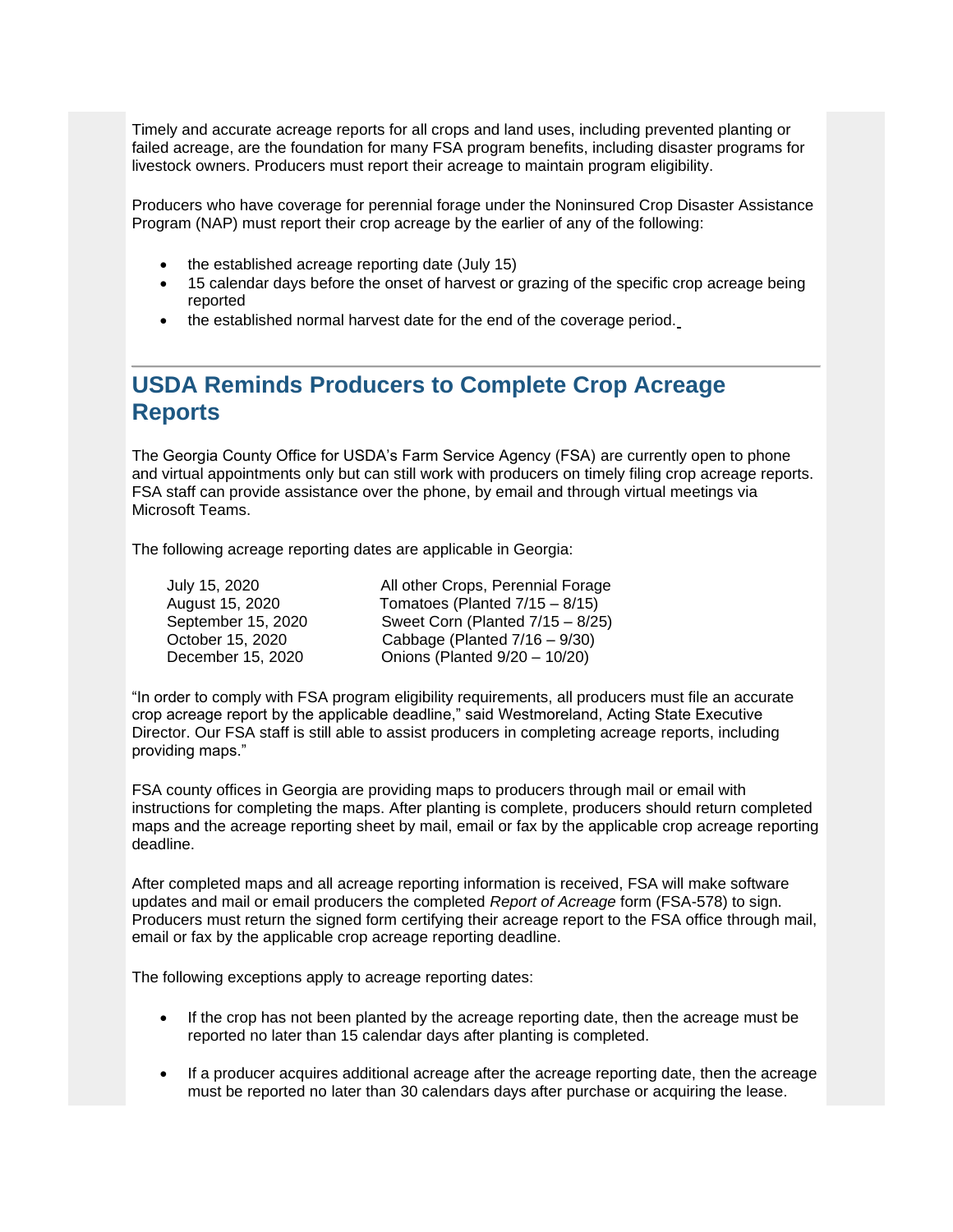Appropriate documentation must be provided to the county office.

Producers should also report crop acreage they intended to plant, but due to natural disaster, were unable to plant. Prevented planting acreage must be reported on form CCC-576, Notice of Loss, no later than 15 calendar days after the final planting date as established by FSA and USDA's Risk Management Agency.

Noninsured Crop Disaster Assistance Program (NAP) policy holders should note that the acreage reporting date for NAP-covered crops is the earlier of the dates listed above or 15 calendar days before grazing or harvesting of the crop begins.

If you have applied for organic certification and do not receive it before the acreage reporting deadline, you may provide the necessary documentation to FSA immediately upon receipt from the certifying agent.

For questions, please contact your local FSA County Office.

#### <span id="page-6-0"></span>**Maintaining Good Credit History**

Farm Service Agency (FSA) Farm Loan programs require that applicants have a satisfactory credit history. A credit report is requested for all FSA direct farm loan applicants. These reports are reviewed to verify outstanding debts, if bills are paid timely and to determine the impact on cash flow.

Information found on a customer's credit report is strictly confidential and is used only as an aid in conducting FSA business.

Our farm loan staff will discuss options with you if you have an unfavorable credit report and will provide a copy of your report. If you dispute the accuracy of the information on the credit report, it is up to you to contact the issuing credit report company to resolve any errors or inaccuracies.

There are multiple ways to remedy an unfavorable credit score.

- Make sure to pay bills on time. Setting up automatic payments or automated reminders can be an effective way to remember payment due dates.
- Pay down existing debt.
- Keep your credit card balances low.
- Avoid suddenly opening or closing existing credit accounts.

FSA's farm loan staff will guide you through the process, which may require you to reapply for a loan after improving or correcting your credit report. For more information on FSA farm loan programs, visit [fsa.usda.gov.](https://gcc02.safelinks.protection.outlook.com/?url=http%3A%2F%2Fwww.fsa.usda.gov%2F%3Futm_medium%3Demail%26utm_source%3Dgovdelivery&data=02%7C01%7C%7C8b18e86faea4405f33fd08d80ed911ae%7Ced5b36e701ee4ebc867ee03cfa0d4697%7C0%7C0%7C637275672916637047&sdata=mTsj%2FjJCABYilGhJyiB5GB0VB0qEarNbTceEid4t6Nw%3D&reserved=0)

#### <span id="page-6-1"></span>**Communication is Key in Lending**

Farm Service Agency (FSA) is committed to providing our farm loan borrowers the tools necessary to be a success. Part of ensuring this success is providing guidance and counsel from the loan application process through the borrower's graduation to commercial lending institutions. While it is FSA's commitment to advise borrowers as they identify goals and evaluate progress, it is crucial for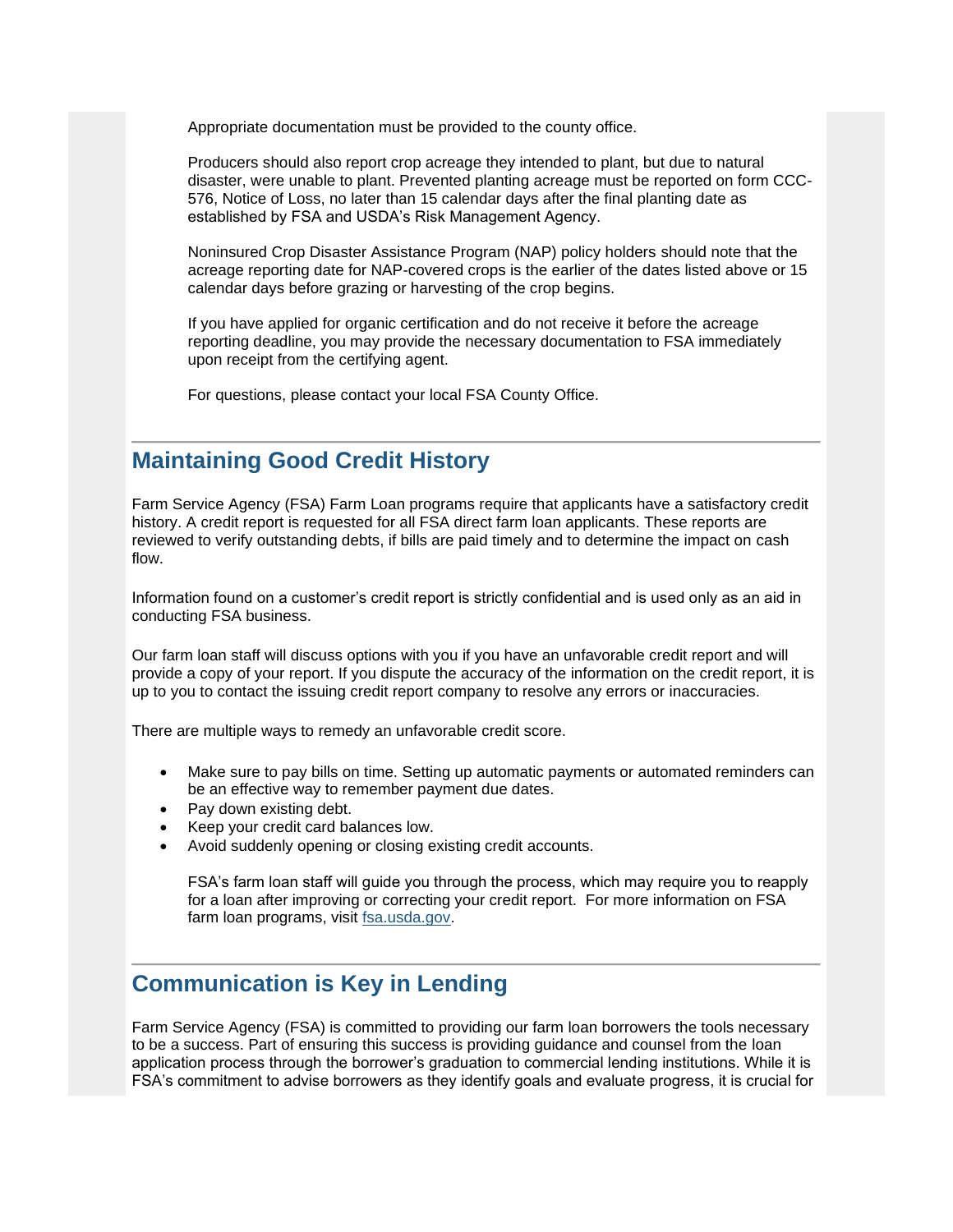borrowers to communicate with their farm loan staff when changes occur. It is the borrower's responsibility to alert FSA to any of the following:

- Any proposed or significant changes in the farming operation;
- Any significant changes to family income or expenses; The development of problem situations; Any losses or proposed significant changes in security

In addition, if a farm loan borrower cannot make payments to suppliers, other creditors, or FSA on time, contact your farm loan staff immediately to discuss loan servicing options. For more information on FSA farm loan programs, visit [fsa.usda.gov.](https://gcc02.safelinks.protection.outlook.com/?url=http%3A%2F%2Fwww.fsa.usda.gov%2F%3Futm_medium%3Demail%26utm_source%3Dgovdelivery&data=02%7C01%7C%7C8b18e86faea4405f33fd08d80ed911ae%7Ced5b36e701ee4ebc867ee03cfa0d4697%7C0%7C0%7C637275672916642023&sdata=kABGfTB5x9Vo4X1Dmf2mK31N7dfhIkuGfG%2BGYzk35VU%3D&reserved=0)

# <span id="page-7-0"></span>**Sign In/Sign Up!**

Farmers, ranchers and agricultural producers have new online options to access U.S. Department of Agriculture (USDA) programs. Through USDA's new streamlined process, producers doing business **as an individual** can now register, track and manage their applications for the Market Facilitation Program (MFP) on the secure and convenient [farmers.gov.](http://www.farmers.gov/?utm_medium=email&utm_source=govdelivery) Producers doing business as an individual first need to sign up for the Level 2 eAuthentication access. Currently USDA eAuthentication does not have the mechanism to issue accounts to businesses, corporations, other entities or for anyone acting on behalf of another individual or entity.

- o Step 1: Create an online account at [www.eauth.usda.gov](https://gcc02.safelinks.protection.outlook.com/?url=https%3A%2F%2Fwww.eauth.usda.gov%2FmainPages%2Findex.aspx%3Futm_medium%3Demail%26utm_source%3Dgovdelivery&data=02%7C01%7C%7C8b18e86faea4405f33fd08d80ed911ae%7Ced5b36e701ee4ebc867ee03cfa0d4697%7C0%7C0%7C637275672916647010&sdata=aD3RYPTDz3rZxCpUyE5dDPlM5Wwcm6EEcyoSGQX9O9I%3D&reserved=0)
- $\circ$  Step 2: Complete identity verification by either using the online self-service identity verification method or by completing the identity verification in-person at your USDA Service Center.
- o Step 3: You're enrolled
- $\circ$  Step 4: Contact your local USDA Service Center to have your new Level 2 account linked with your USDA customer record
- o Step 5: You're ready to Log In

Users with a secure Level 2 eAuthentication ID linked to their USDA customer record can apply for select USDA programs, view and print farm maps and farm records data. Enrolling is easy! Visit farmers.gov/sign-in to learn more.

To locate a Service Center near you or use online services not requiring eAunthentication access, visit farmers.gov. For technical assistance, call the eAuthentication help desk at 1-800-457-3642.

USDA is an equal opportunity provider, employer and lender. To file a complaint of discrimination, write: USDA, Office of the Assistant Secretary for Civil Rights, Office of Adjudication, 1400 Independence Ave., SW, Washington, DC 20250-9410 or call (866) 632-9992 (Toll-free Customer Service), (800) 877-8339 (Local or Federal relay), (866) 377-8642 (Relay voice users).

SHARE



Questions? [Contact Us](https://gcc02.safelinks.protection.outlook.com/?url=https%3A%2F%2Fwww.fsa.usda.gov%2Fcontact-us%3Futm_medium%3Demail%26utm_source%3Dgovdelivery&data=02%7C01%7C%7C8b18e86faea4405f33fd08d80ed911ae%7Ced5b36e701ee4ebc867ee03cfa0d4697%7C0%7C0%7C637275672916656962&sdata=sv6OqZLJ79tDOXW0gS2k5HhE0NWgcVABCGi%2Bvwbddn0%3D&reserved=0)